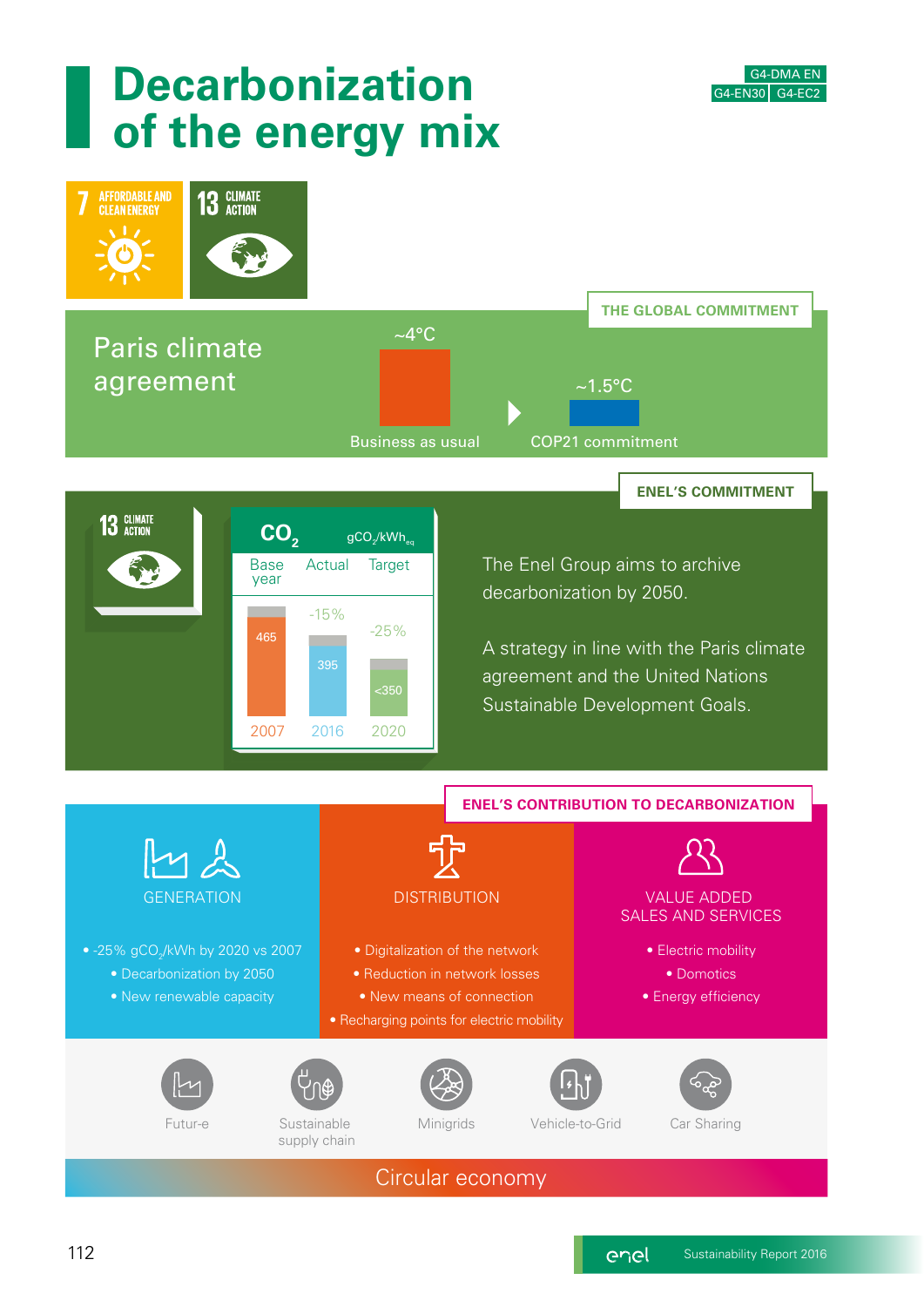In 2015 in Paris, 196 parties agreed to the United Nations Framework Convention on Climate Change (UNFCCC), the agreement which essentially aims **to limit the increase in global temperature to below 2 °C and to take action to not exceed 1.5 °C**.

The Paris Climate agreement represents a great opportunity to contribute to the transition towards a sustainable global economic model which is more respectful of the environment and can create growth in synergy with the local areas, as part of communities and diversity.

The decarbonization of the energy mix by 2050 is, therefore, a key element and is one of the four strategic ESG (Environmental, Social and Governance) pillars of Enel, together with responsible relationships with communities, the valorization of the people who work at the company, and innovation and operational efficiency.

#### **A strategy based on a long-term vision which translates into concrete objectives:**

- $\rightarrow \,$  reduction of 25% by 2020 in the intensity of CO $_{_2}$  emissions compared to the levels of 2007;
- $\rightarrow$  investments in the renewables sector of 5.2 billion euro in the period 2017-2019;
- $\rightarrow$  new capacity from renewable sources of around 8 GW14 by 2019;
- $\rightarrow$  gradual and selective reduction in thermoelectric power plants in the various countries where present;
- $\rightarrow$  research and development of new low carbon technologies in the Open Power approach, involving internal and external stakeholders.

The action to combat climate change is also one of the four United Nations Sustainable Development Goals to which Enel is committed, together with that on access to energy, access to education and the contribution to the social and economic growth of the communities in the countries where it operates. Besides the actions affecting the generation mix, Enel is active in the sectors of the energy efficiency, innovation and digitalization, relying on a transparent and robust system of governance. In particular:

- > **smart networks and digitalization**: Enel has shown its leadership not only with smart meters but also in the automatic and smart management of networks by integrating innovative technologies;
- > **distributed generation and isolated networks**: Enel is engaged in the field of offgrid electrification with various initiatives in Africa, Latin America and Asia;
- > **increasingly efficient generation from renewables**: Enel will increasingly integrate renewables into its generation mix and will contribute to maximizing the efficiency of the individual technologies, and to developing hybrid systems, such as that at Stillwater in Nevada (USA) which integrates geothermal, photovoltaic and thermal solar technologies;
- → increase in energy efficiency through the use of elec**tric technologies**: Enel is particularly engaged in the field of developing electric mobility, through participation in international research projects (for example, EVA+), the realization of smart charging infrastructure (for example, V2G technology), and active collaboration with key stakeholders. At the same time, as a utility which provides services to end users, Enel promotes the dissemination of efficient electric equipment and digital control and management technologies for consumption which improve consumers' response and behavior.

In this scenario, the circular economy, which combines growth and environmental sustainability, is a cross-cutting element of the decarbonization process.

14 The 8 GW growth in renewable capacity is due for 6.7 GW to organic growth (including the BSO model) and the remainder to non-organic growth.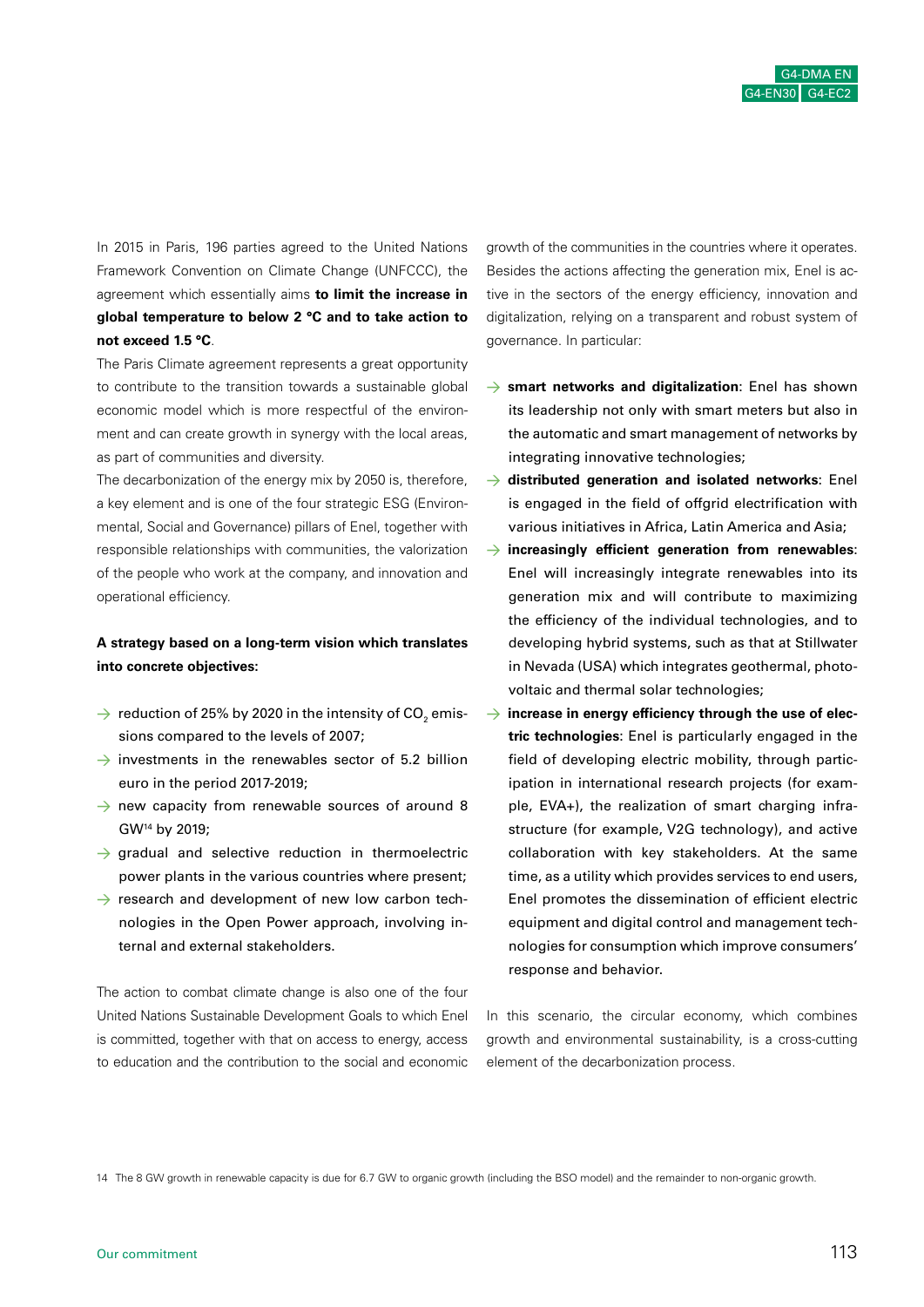# The reference framework: COP21 and COP22

**The Paris agreement** which was reached during the 2015 global conference on climate change (**COP21**) represented an essential step in combating climate change because it established a plan to control climate-altering emissions in the medium and long term, with the support of solid and credible governance. Consequently, it can be considered as an element of stability from many viewpoints, for example on the regulatory front, which is traditionally uncertain owing to continuous changes in political scenarios. Throughout the preparation of the agreement and during COP21, Enel promoted a series of initiatives aimed at involving and mobilizing the private sector and category associations in the debate.

The new governance model aims to supervise the operation of States and to promote growing ambition in the reduction commitments through periodic monitoring of emissions and publication of the results achieved. The objectives communicated by the parties must be reviewed every five years to verify the "highest possible ambition" and will be subject to technical review in order to guarantee the transparency and environmental soundness of the policies adopted.

In terms of flexibility, the agreement introduces specific additional instruments to achieve national objectives, which will help increase the ambition of the overall action and will enable full involvement by the private sector in low-carbon investments.

The agreement provides a regulatory framework, but its success depends on how the individual States maintain their commitments and how the conditions will be created for full involvement by business and civil society in the construction of a new sustainable development model.

**In November 2016 Marrakesh hosted COP22**, where Enel promoted some initiatives to actively contribute to the conference and to take the opportunity to demonstrate its own sustainability strategy and its low carbon profile in terms of renewable sources, energy efficiency, smart networks and rural electrification.

The importance of COP22 resides in progressing the technical discussion aimed at defining the procedures to implement the Paris agreement for the post-2020 period and in verifying the strength of the political commitment following Paris. The implementing instruments are necessary to operate in the short term and to guarantee stability for long-term investments. The discussion then focused on the transparency of the procedures for monitoring, reporting and verification and on the criteria for the regular assessment and possible revision of the objectives taken on by the parties, as well as on progress on the financial commitments, and on the initiatives for capacity building and technology transfer among the countries.

Enel, in keeping with its commitment in regard to decarbonization, supported various initiatives at COP22 and the active presence of the company's top management at numerous conferences reiterated and reinforced Enel's commitment to decarbonization by 2050, in line with the goal of a global reduction "well below the 2 °C" accepted in Paris.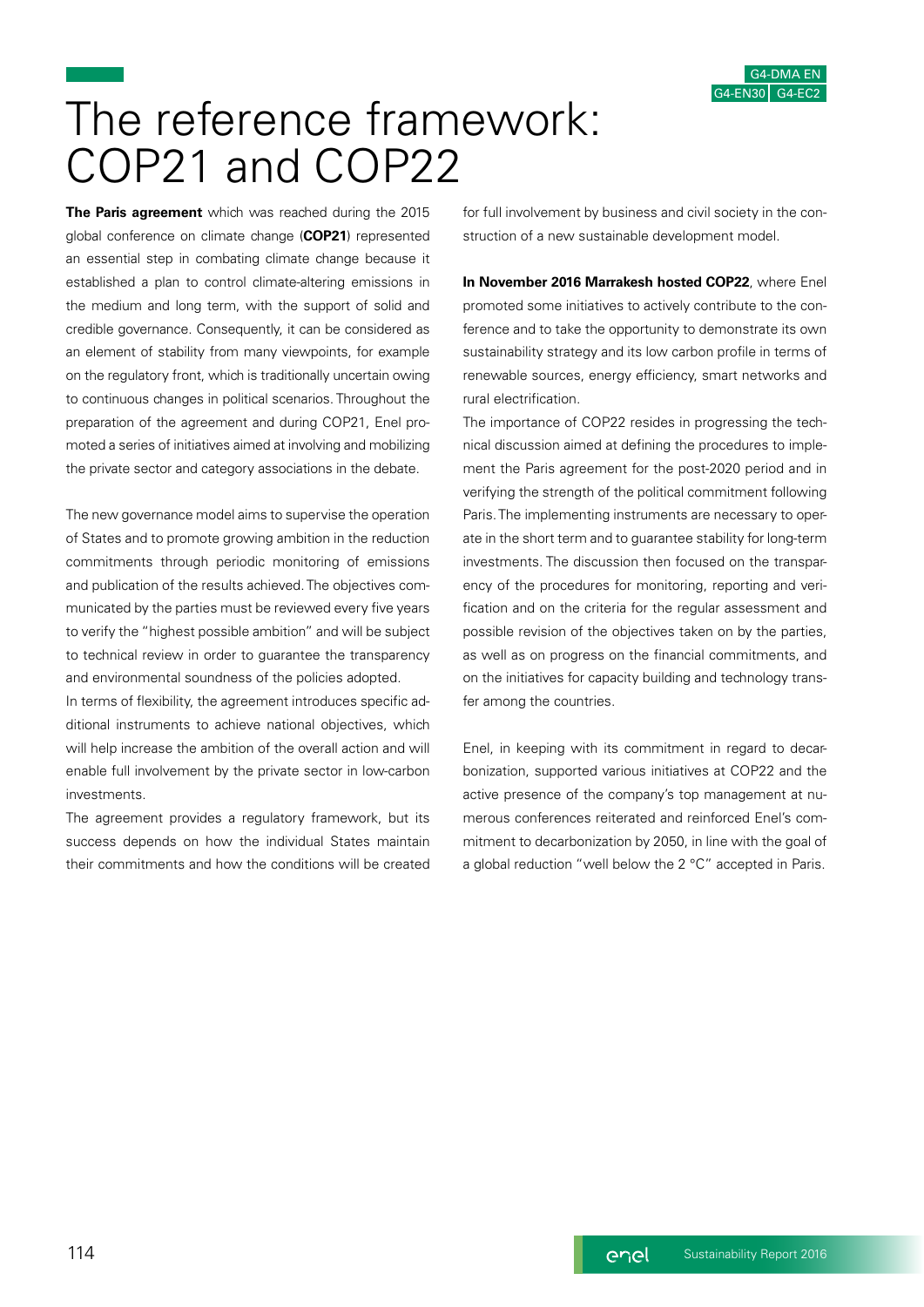# Enel's commitment

### Net installed capacity

At the end of December 2016, the Group's net installed capacity was around 83 GW.

**New installed capacity from renewables** in 2016 was around 2 GW, mainly in the United States, Latin America and South Africa. Today the Group can therefore count worldwide on plants powered by renewable sources for around 36 GW of net capacity, which represent 43% of the Group's electricity generation assets.



The removal from the scope of consolidation in July 2016 of Slovenské elektrárne entailed a reduction in installed capacity from thermoelectric and nuclear plants of around 2.4 GW and the removal of around 1.6 GW of installed capacity from the hydroelectric sector. In order to favor growth, a new development model was launched called "BSO" (Build, Sell and Operate), which is not so capital intensive and will further accelerate the development of Enel's broad portfolio of projects in renewable sources worldwide. The reduction in the net installed capacity on wind and geothermal plants in the United States and Canada (around 1 GW) is, for example, due to the removal from the consolidation of some power plants.

### Production

Currently 46% of Enel's power generation comes from zero emission sources.

The net energy produced by Enel in 2016, of **262 TWh**, fell by 22.2 TWh compared to the value in 2015 (-7.8%), due to the lower quantity generated in Italy (-7.6 TWh) and abroad (-14.6 TWh). In particular, the reduction in the energy produced in Italy was mainly due to the fall in demand, lower hydroelectric production and the greater unavailability of some thermoelectric power plants owing to maintenance. Abroad the reduction involved the removal from the consolidation as from the end of July of Slovenské elektrárne, the drought conditions in Latin America owing to the "El Niño" phenomenon, as well as the

#### **8 10 Cil and Gas CCGT <sup>15</sup> <sup>23</sup>** 284 П Coal

Hydroelectric

**Other renewable** sources





**14 30**

TWh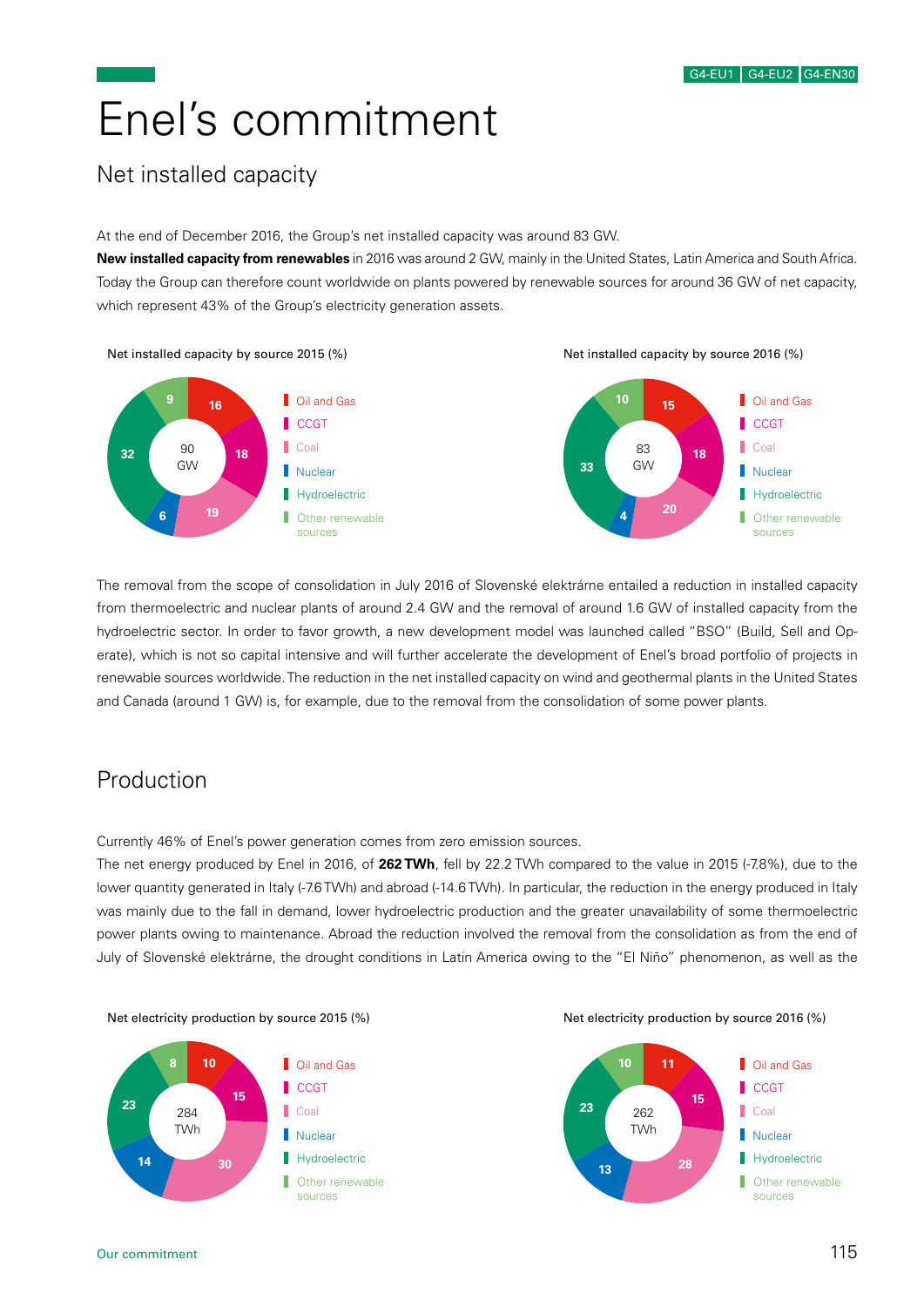greater quantities of imported energy in Spain. As for the production mix, the change was due mainly to the lower production from coal (-13.3 TWh), nuclear (-6.4 TWh) and hydroelectric (-5.9 TWh); these effects were partly offset by the higher generation from wind (+2.1 TWh) and solar (+0.5 TWh).

The existing power plants enabled total production of around 86 TWh from renewable sources during 2016 (which represent 33% of the net energy produced by Enel in 2016, 31% in 2015), thus avoiding the atmospheric emission of around 56 million tons of CO $_{\textrm{\tiny{2}}}$ . The nuclear plants enabled the avoidance of a further 28 million tons of CO $_{\textrm{\tiny{2}}}$ .

## Specific CO $_{\textrm{\tiny{2}}}$  emissions

#### G4-EN15 G4-EN19 G4-EN30

The specific CO<sub>2</sub> emissions stood at 395 g/kWh<sub>eq</sub> in 2016, down compared to the figure for 2015 by over 3%, due mainly to the reduction in thermal production from coal in Italy and Spain. Compared to 2007, the base year for the definition of Enel's reduction target to 2020 of specific CO<sub>2</sub> emissions, this value fell by 15%. Compared to 1990, the base year for the Kyoto Protocol, the specific CO<sub>2</sub> emissions (in other words those relating to the production of a single kWh) of the Enel Group fell by 36%.

Over the years the reduction target for specific CO $_2$  emissions to 2020 has increased (compared to the values in 2007), going from -18% to -25%, setting a target for that date to produce specific emissions below 350 g CO<sub>2</sub>/kWh<sub>eq</sub>.

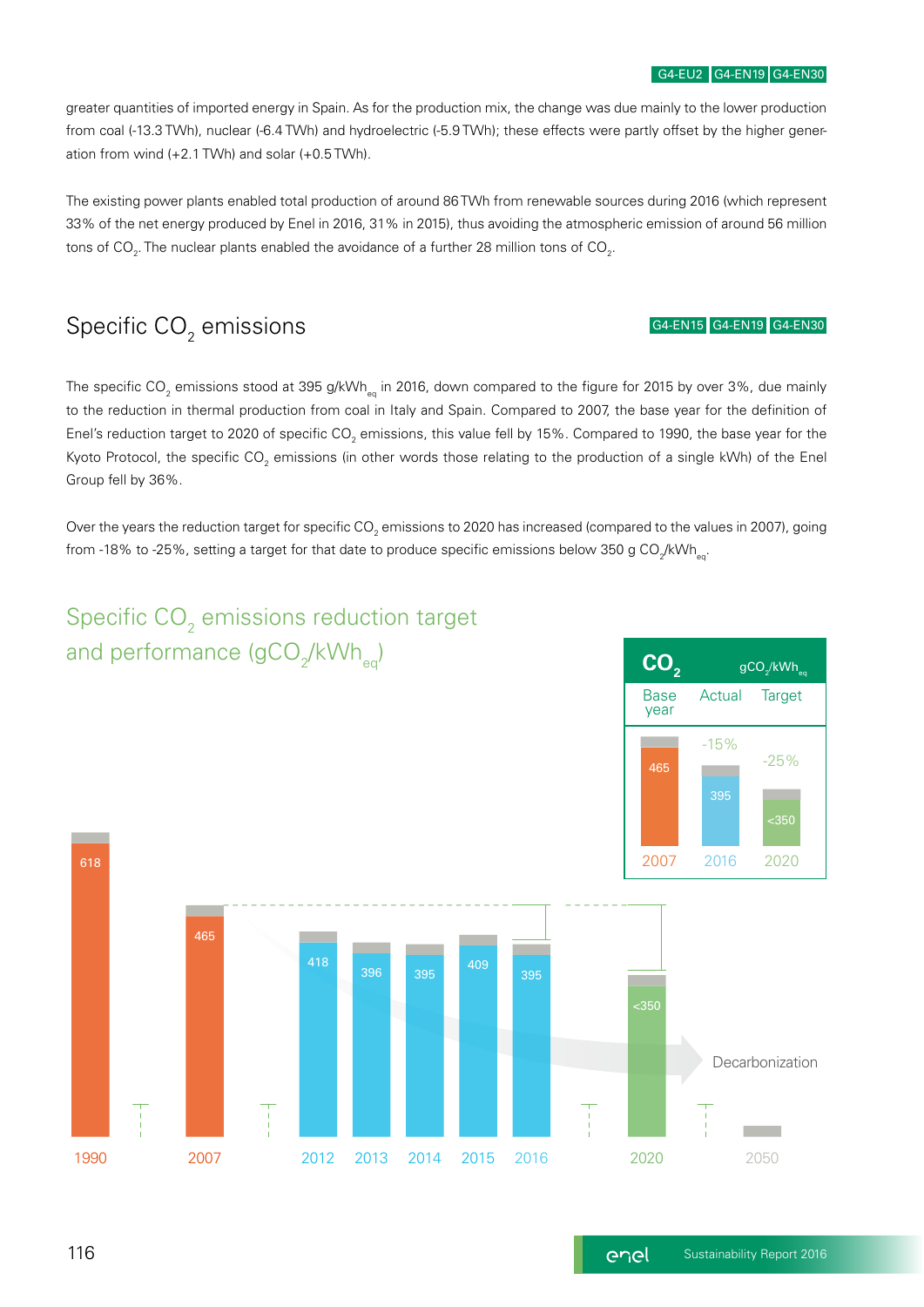The achievement of this goal is supported by a strategy which, in reference to the medium term and in line with the Group's Strategic and Industrial Plan for 2017-2019, envisages spending on investments in the renewables sector of 5.2 billion euro and the installation of 6.7 GW of additional renewable capacity (including the BSO model) with a consequent increase in zero-emission production to 56% compared to the current 46%.



The 2020 target has been recognized as "**science-based**", i.e. in line with achieving the decarbonization goals.



"Science-based target" is an initiative of the Carbon Disclosure Project (CDP), UN Global Compact (UN-GC), World Resources Institute (WRI) and the WWF to stimulate companies to set greenhouse gas emission reduction targets that are in line with the requests of science to limit the increase in the average global temperature to 2 °C by the end of the century compared to pre-industrial levels.

Companies' emission targets are assessed compared to a decarbonization trend based on the scenarios of the International Energy Agency (IEA) and the International Panel on Climate Change set up by the UN Framework Agreement on Climate

Change. The scenarios set out 14 decarbonization trends to be applied to the main sectors of the economy, including for electricity generation. Following a review of the emission reduction data and strategy, Enel's target to 2020, in regard to CO<sub>2</sub> Scope 1 emissions, was below the trajectory for electricity companies and consequently was approved as "science-based". The target includes the operations to close 13 GW of generation from fossil fuels in Italy and represents a medium-term objective compared to the long-term goal of being carbon neutral by 2050.

An important recognition of Enel's strategy in combatting climate change and moving towards a low CO $_2$  emission economy was its admission to the "A-list" of the **CDP**.

# Enel admitted to the A-list of the CDP



In 2016 Enel was admitted to the A-list of the CDP, the index most widely used by sustainable finance to orient investors towards companies with greater awareness of climate change issues. The A-list of the CDP index includes those companies which, from among around 2 thousand participants worldwide, stand out for the effectiveness of their strategy in taking up the opportunities and managing the risks of climate change. The score allowing admittance to the index also takes account of the completeness and the transparency of the information provided relating to greenhouse gas emissions. This year admittance to the A-list rewarded, in particular, companies such as Enel which are bound to greenhouse gas reduction targets that are compatible with the levels indicated by science, i.e. so-called "science-based" targets.

For some years Enel has also been active in the voluntary emission reductions sector aimed at those subjects (companies, institutions, end users, etc.) which intend to monitor or neutralize their carbon footprint, in other words the impact in terms of emissions of their activities (events, publications, products and services, both internal and external).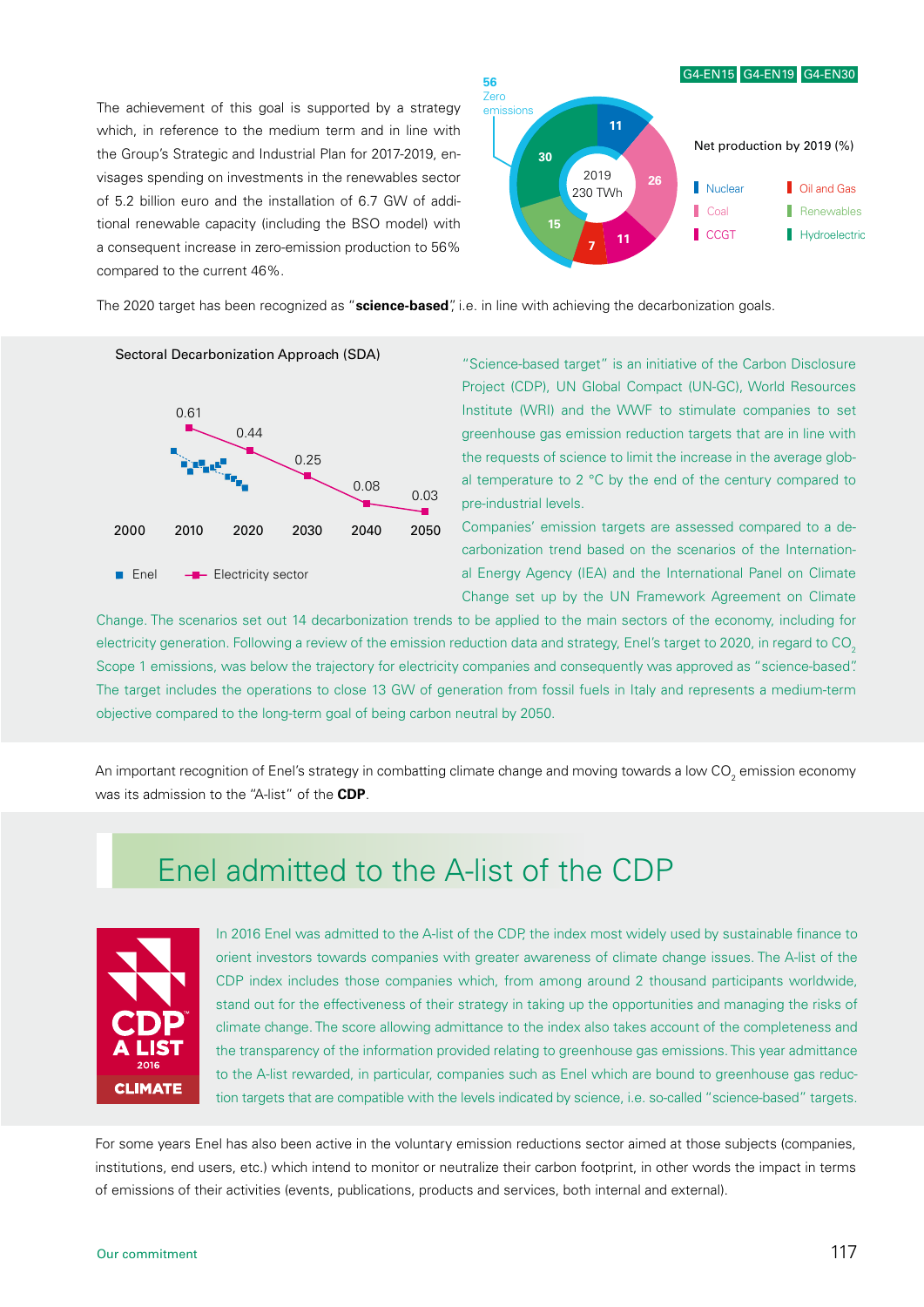# Risks and opportunities

The increasing international attention to climate change makes it necessary to increase the level of awareness of the main risks and opportunities which arise from it with particular reference to energy transition. Combating climate change is one of the elements which guides Enel's strategy which aims at the complete decarbonization of energy generation by 2050, in line with science-based targets.

Enel has launched an innovative and ambitious project to analyze the issues connected to **resilience and adaptation to climate change**. In particular, the main objectives concern: the definition of the key climatic scenarios, the mapping of the risks and opportunities linked to climate change and the related assessments. It is a project which will involve all the business areas of the Group in the main countries where it is present.

This initiative anticipates what the task force of the Financial Stability Board (TCFD – Task Force on Climate-related Financial Disclosure), an international structure which deals with containing and protecting financial markets from systemic risks, is preparing to issue in its recommendations on the risks linked to the climate. It is a document broken down into four areas: governance, strategy, risk management and measuring targets, and will be used as a reference point by institutional investors engaged in climate change.

Climate change entails operating and regulatory risks. The uncertainty of the political framework increases the risk linked to regulatory instability, reopening the debate on the introduction of alternative and less efficient policy instruments (for example, the European carbon tax and standards on  $\mathsf{CO}_2$  emissions).

### Regulatory environment

At the European level, in order to ensure full management of the regulatory risk, Enel has further enhanced its commitment in support of the credibility and effectiveness of the Emissions Trading Scheme (ETS).

# The Emissions Trading Scheme (ETS)

The European system for trading emission quotas (European Union Emissions Trading Scheme – EU-ETS) is the main instrument adopted by the European Union, in implementation of the Kyoto Protocol, to reduce greenhouse gas emissions in high energy consumption sectors, in other words the industrial sectors characterized by higher emissions. It is a "cap&trade" system because it sets a cap to the total level of emissions allowed to all the subjects bound by the system, but allows participants to trade  $\mathsf{CO}_2^{}$  emission quotas according to their needs, within the set limit.

Enel acknowledges the role of the ETS (Emissions Trading System) in providing a price signal associated with the emission of CO<sub>2</sub> and believes that the cap&trade mechanism is the most efficient to reduce emissions, especially

in industrialized economies: the definition of a target with an absolute value guarantees the effectiveness of achieving the environmental goal, while the price signal set by the market guarantees economic efficiency and the minimization of costs. Enel's strategy is in line with the provisions of the ETS. The dynamic management of the credit portfolio enables minimization of the quota purchase costs and ensures cover of the volatility risk on the carbon market. The advocacy and engagement with institutional stakeholders, category associations, non-governmental organizations and universities, which are undertaken through the European Affairs Function and the institutional Functions of the various countries, enable promotion of the Group's strategy towards ambitious climate change objectives.